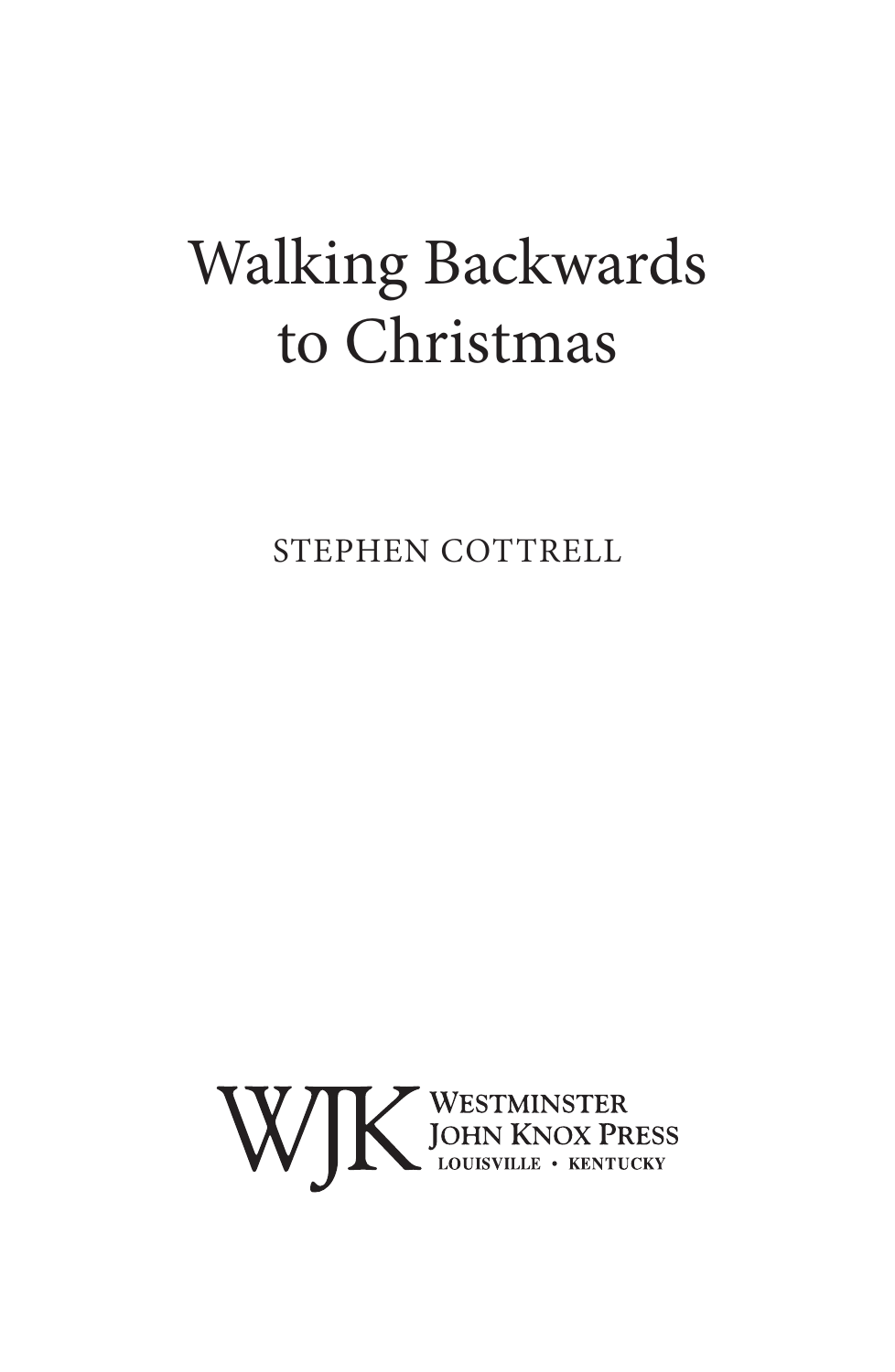# *Contents*

| Acknowledgments      |             | ix  |
|----------------------|-------------|-----|
| Introduction         |             | хi  |
|                      | 1 Anna      | 1   |
|                      | 2 Rachel    | 13  |
|                      | 3 Herod     | 23  |
|                      | 4 Casper    | 31  |
|                      | 5 David     | 41  |
|                      | 6 Martha    | 49  |
|                      | 7 Joseph    | 59  |
|                      | 8 Elizabeth | 69  |
|                      | 9 Mary      | 79  |
|                      | 10 Isaiah   | 95  |
|                      | 11 Moses    | 105 |
| Annunciation: a poem |             | 113 |
| A prayer             |             | 114 |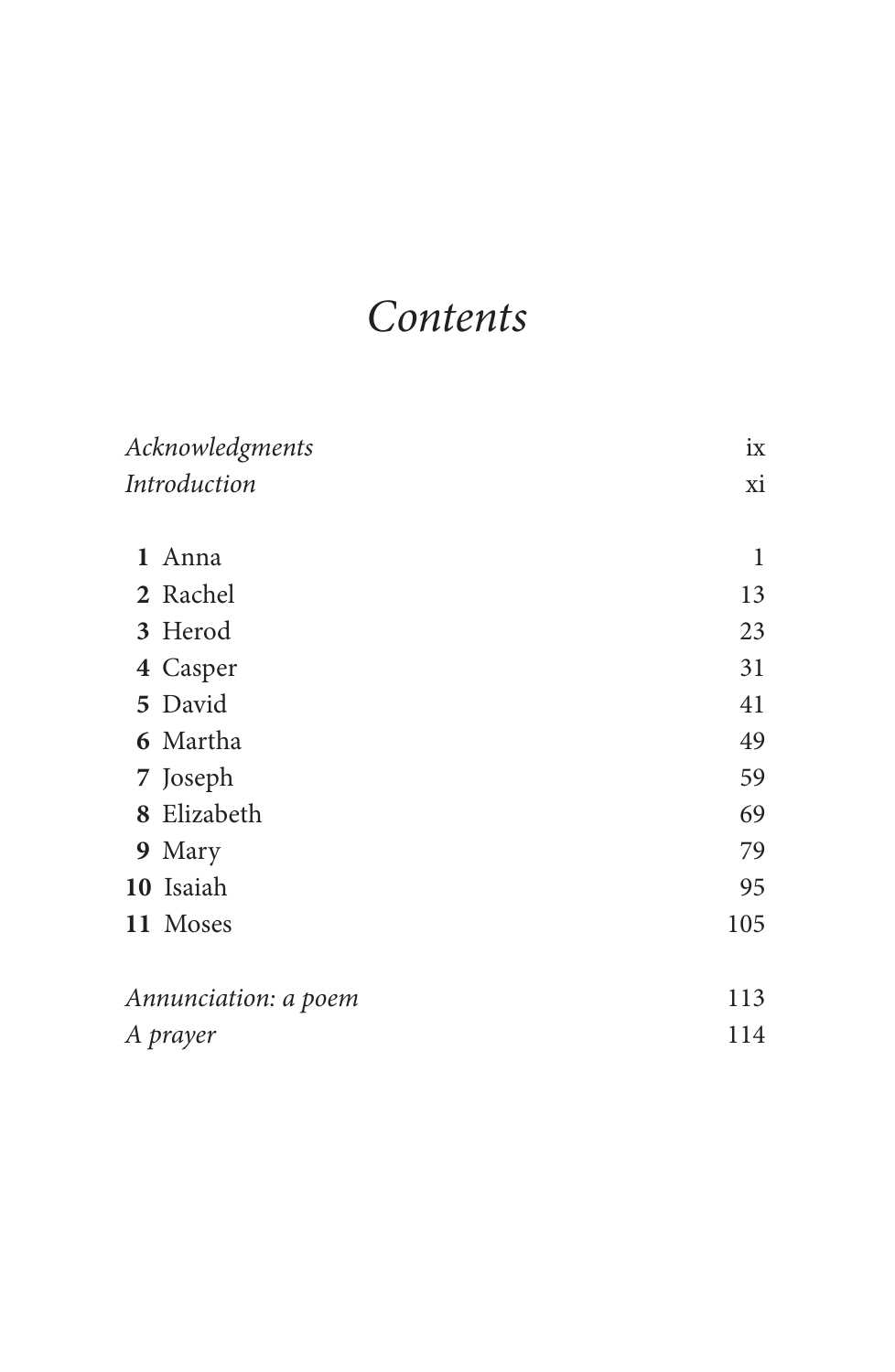Sometimes people ask me how I find time to write. The only sensible answer I can come up with is that we all find time for the things that really give us joy.

It has been a joy to write this book. Encouraged by the success of *The Nail*, which retold the Good Friday story through the voices of different characters involved in the drama of that day, this book retells the Christmas story. But because this story is so well known—possibly the only bit of the Christian story that is still familiar to most people— I have used the device of telling the story backwards. The idea for this came to me in a flash when I first saw Albert Herbert's painting *Nativity with Burning Bush*, which is reproduced on the front cover of this book. From left to right we see Joseph (or is it one of the shepherds?); then the infant Jesus being held up for him to see; then Mary herself; and then the bright, vivid image of the burning bush. It is a strange and evocative painting. There is (for me, at any rate) a movement across the canvas that appears to be going backwards from the person who beholds the presence of Christ, to Christ himself, and then to Mary, who so obviously has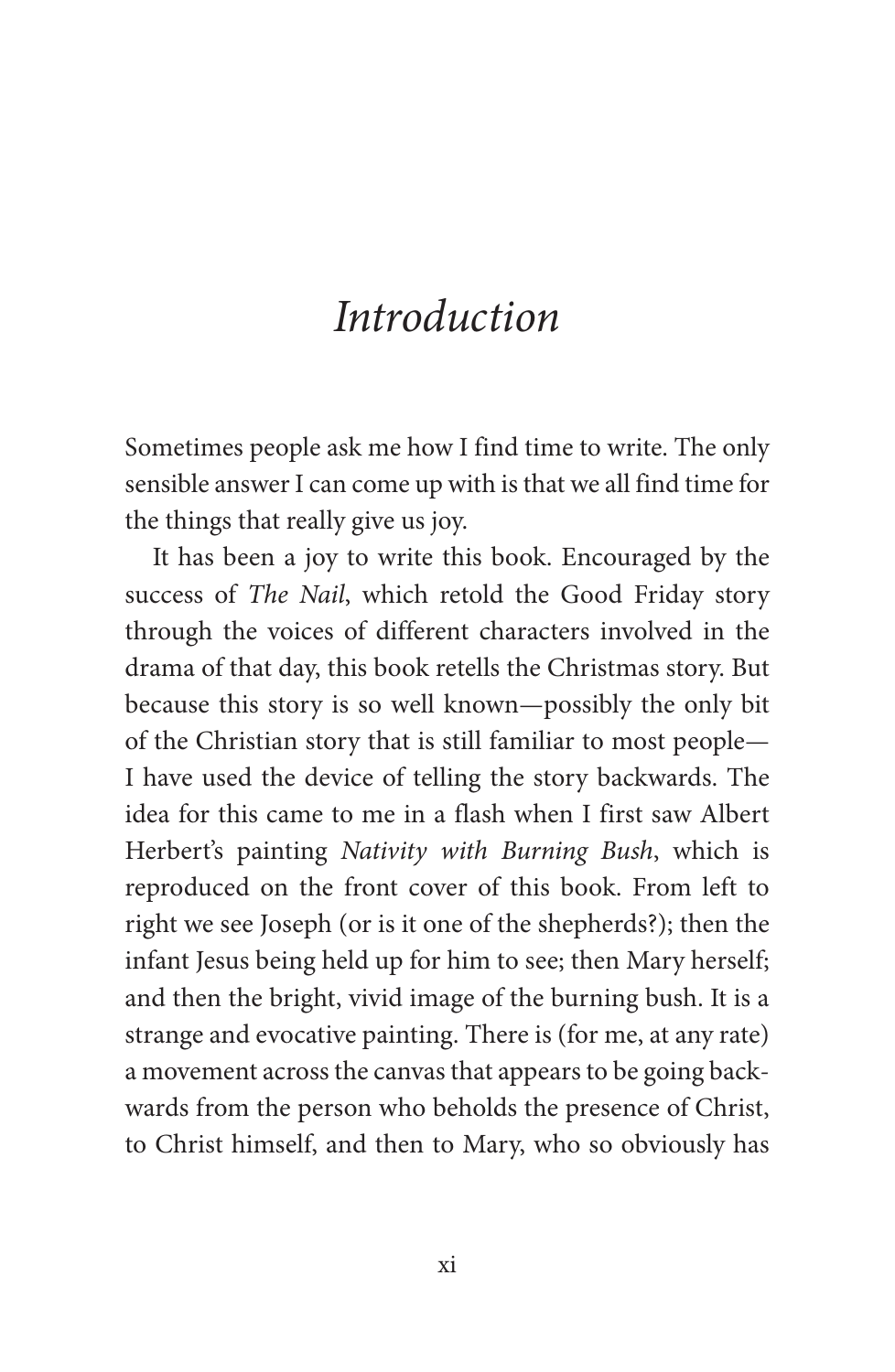a central place in the story, and then behind Mary to the burning bush.

In the traditional iconography of the Orthodox Church it is not unusual for the burning bush, through which Moses heard the voice of God, to be a sign of the Virgin Mary. This is not something we are used to in Western art. But with deceptively brilliant simplicity, Herbert's primitive and deliberately childlike depictions of the biblical narrative draw together our contemporary adoration of Christ, with the nativity itself, and with God's revelation of himself and his name to Moses—that name, and that word which is made flesh in Christ. The painting does what all good paintings do. A complex web of ideas and in this case a complex narrative—is captured in a single image. I hope my book does what good books can do, which is get underneath the skin of a story and begin to tell it in such a way as we can see ourselves in it, aiming to uncover the complex web of motive and response. I had been thinking for some time of writing a book about the Christmas story; the apparent backwards movement in this painting, and the way the painting dramatically introduces the revelation to Moses in the burning bush alongside the birth of Christ, suggested a backwards way of telling the story. From this moment the book was born. And once I remembered that Christmas hit by the Goons I had a title for the book as well. Writing it was a joyful thing.

*The Nail* has been used by many parishes, not just as a book to read and study in Lent, but also liturgically as a series of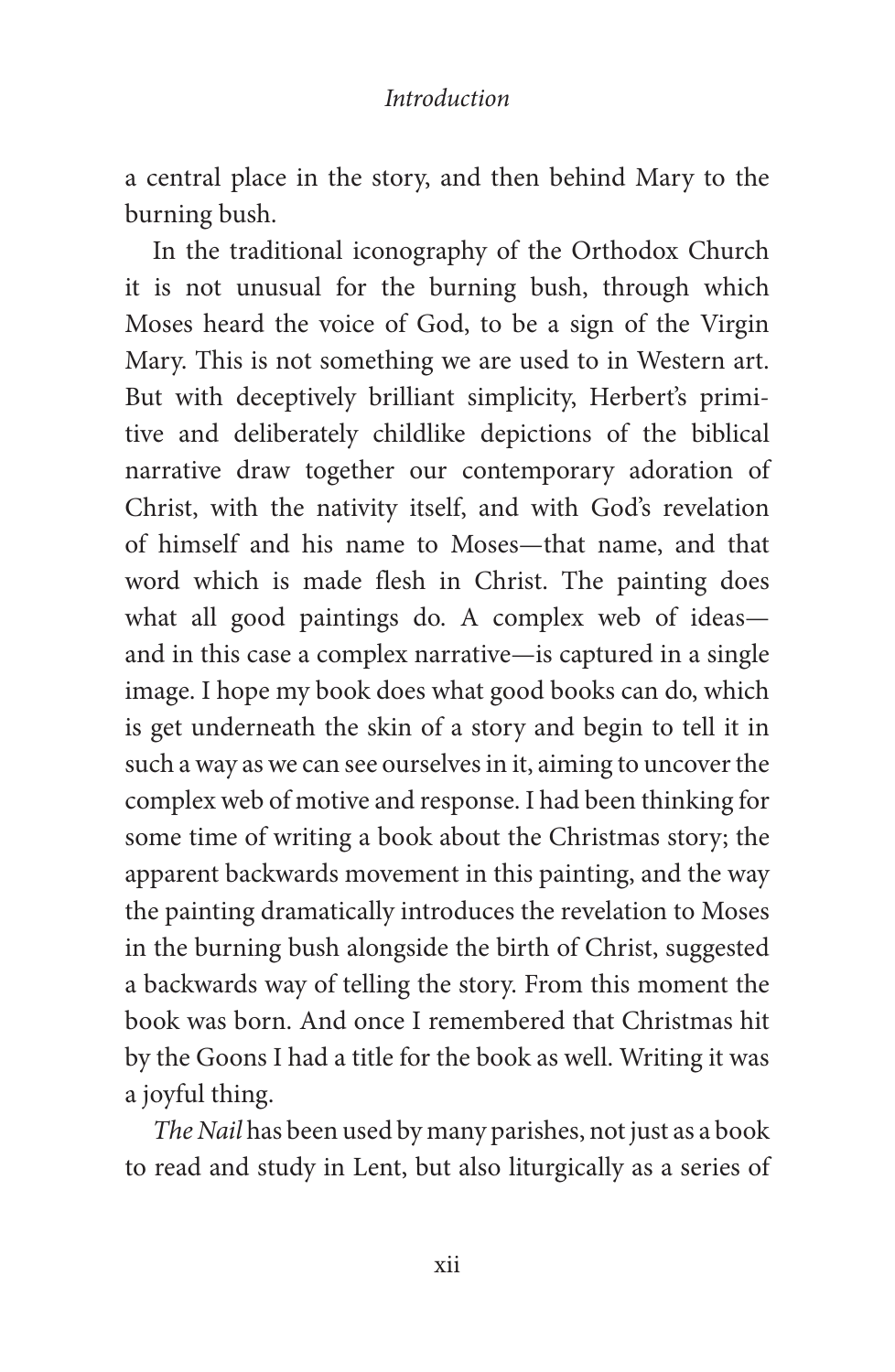Good Friday meditations. When I started writing this book I had similar ideas about how it might be used at Christmas, even as a sort of adult nativity play, with people taking different parts and retelling the story from their perspective. I suppose this could still be done, but what I have found exciting about writing this book is the way the retelling of the story from the perspective of different people in it has led me to encounter quite directly the many uncertainties and horrors in what turns out to be quite a dark story. These bits the intrigues of Herod, the massacre of the innocents, the uncertainties of Joseph and Zechariah—are not usually told. I have been reminded that although the Christmas story is well known, most of us have learned it from school nativity plays and carols. On the whole this version of the story is more concerned with light than darkness. The backwards approach I have taken here allows the movement to be in the opposite direction. Hence I decided to start with the presentation of Christ in the Temple as the Light of the World (and by the way, this is another scene that Albert Herbert has depicted in his paintings) and end with the prophecies of Isaiah and the revelation to Moses. I was also struck by the central place that women have in the drama, and I have enjoyed trying to inhabit their experience and find their voice. This is why I have chosen to start with Anna, rather than Simeon. And so that I could uncover the whole narrative I found it useful to hear the voice of another witness to the birth itself; since there was no one in the Scriptures I could turn to, I have used the innkeeper's wife, a character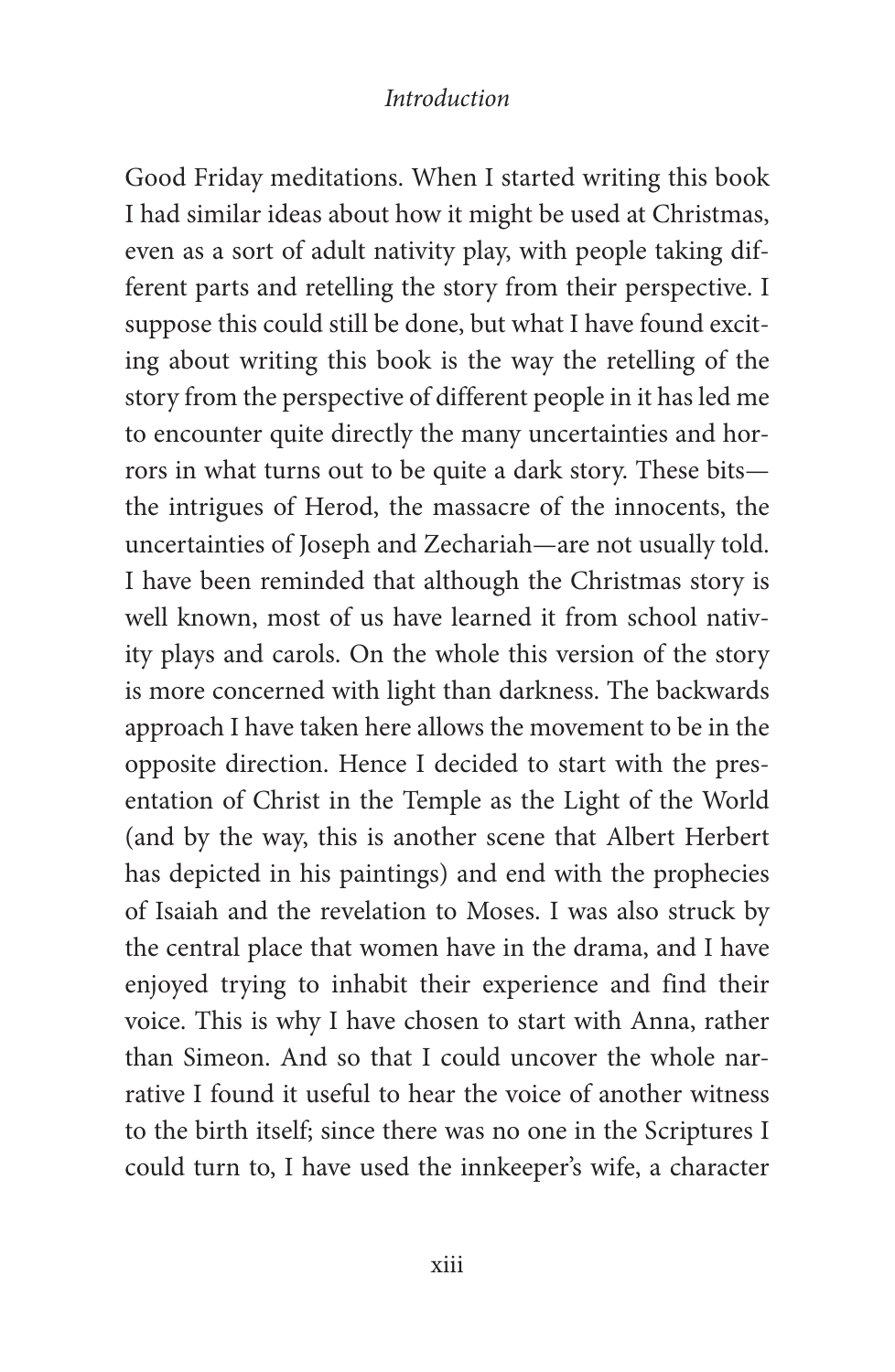who appears nowhere in Matthew's or Luke's birth narratives, but is a popular fixture in nativity plays. I hope this poetic license, along with a great many others, will be forgiven. But in every other aspect of the book, it has been meditating on the biblical story that has been my chief inspiration. I simply want to tell the story—in its light and in its darkness—in a way that will enable people to encounter it as if for the first time. Consequently, it is not your usual Christmas book. But I hope it is one that will stimulate and inspire.

As I was writing I found aspects of myself in the different characters. I think you will find the same. I hope that you may be encouraged to put on some sort of adult nativity play, based around the idea of first-person narratives retelling the story, although the chapters here are probably a bit long to be used.

I think it is best to read the book alone, like a novel. But if you know of other people doing the same, then why not spend an evening, perhaps just before Christmas, responding together to what you have read—and, hopefully, to the new vistas in the story that this book has opened up. Just asking these few questions should be enough for a useful and enjoyable evening's discussion. It might even help you start some sort of book club in your church community or neighborhood.

- Which person in the story did you most relate to?
- What surprised, shocked or delighted you the most?
- How has this changed your understanding of the Christmas story?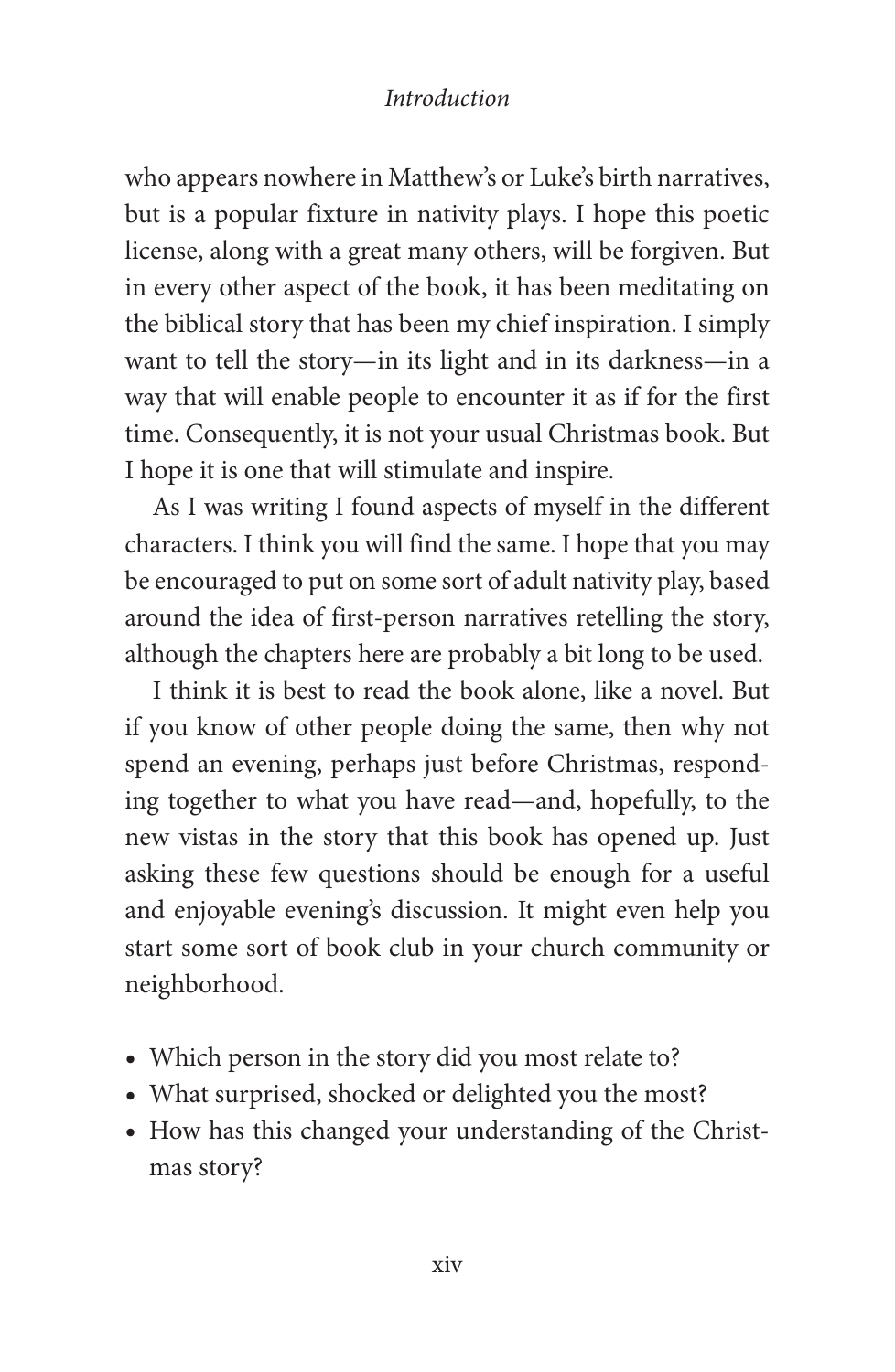# Chapter 1 *Anna*

There was also a prophet, Anna the daughter of Phanuel, of the tribe of Asher. She was of a great age, having lived with her husband for seven years after her marriage, then as a widow to the age of eighty-four. She never left the temple but worshipped there with fasting and prayer night and day. At that moment she came, and began to praise God and to speak about the child to all who were looking for the redemption of Jerusalem.

*Luke 2.36–38*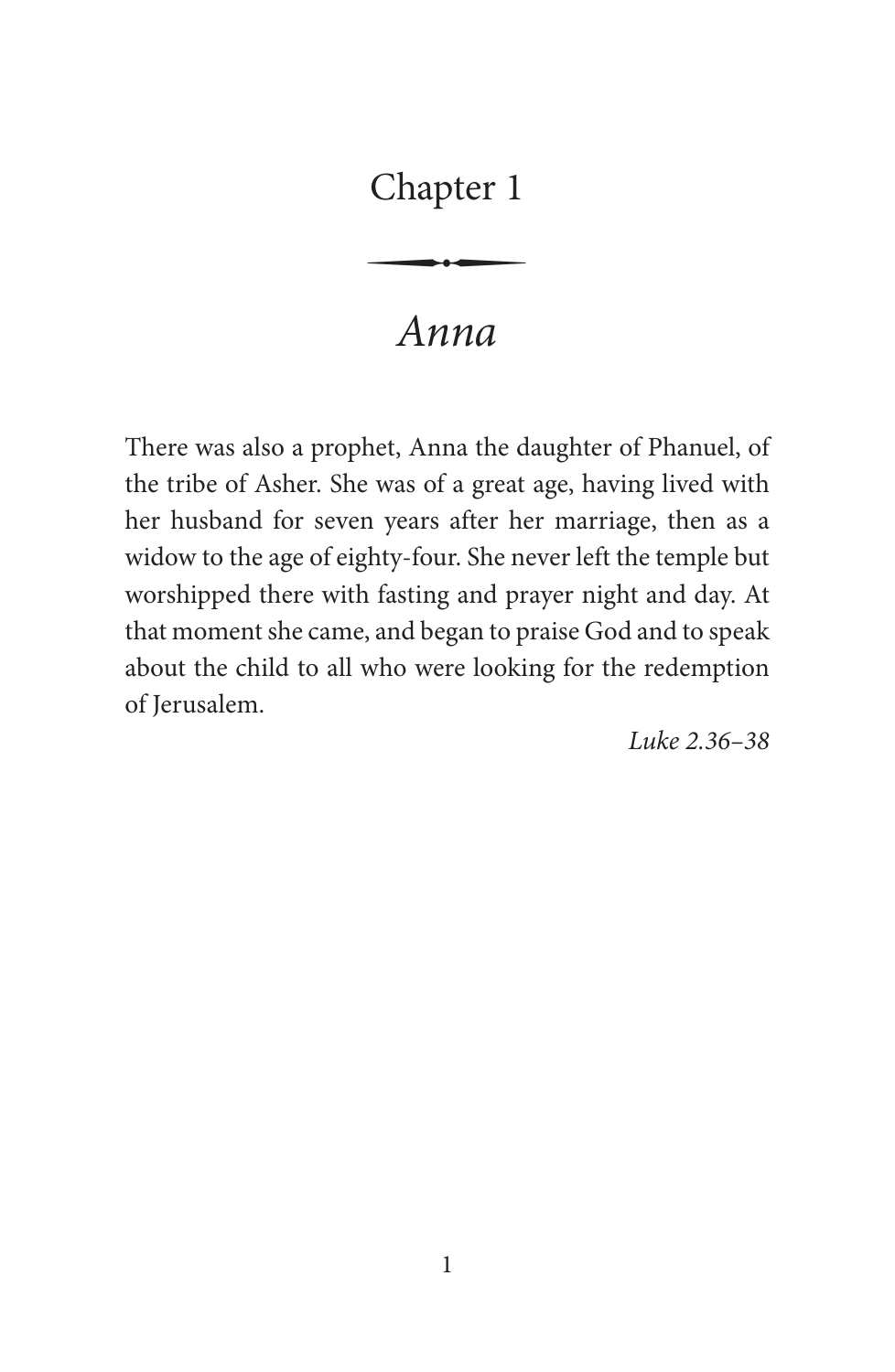Light.

I have always longed for its warmth and brightness: enjoyed the high noon of its Mediterranean intensity; seen its power to illuminate and burn. And I have wanted it inside me; there is an accumulation of darkness and regret that only the direct attention of something brighter than the sun can cleanse and penetrate, and burn away the flotsam of a lifetime.

That is why I came to the Temple, why I made it my home, why I put up with the taunts of those who thought me mad; though I suppose my daily date with the rising sun, and my dogged insistence that a greater light was coming, is a kind of madness. Most people are able to settle for less, and make amends with mediocrity. Not me. I longed for something more, for a fire that burns brightly without consuming.

My husband died after we had been married only seven years. In his death I felt cheated of the life I had expected. Weeks blurred into years as I imagined him back, or around the corner somewhere close, or thought bereavement could be healed. I bore the aching loneliness of grief like one who strikes a spade against dry ground and never makes even the smallest impression, and I was exhausted; or like one who searches every corner of every room, day after day, over and over, searching and searching, but never finding what is lost, never even really knowing what to look for: knowing it is gone, but never calling off the search. Futile, empty and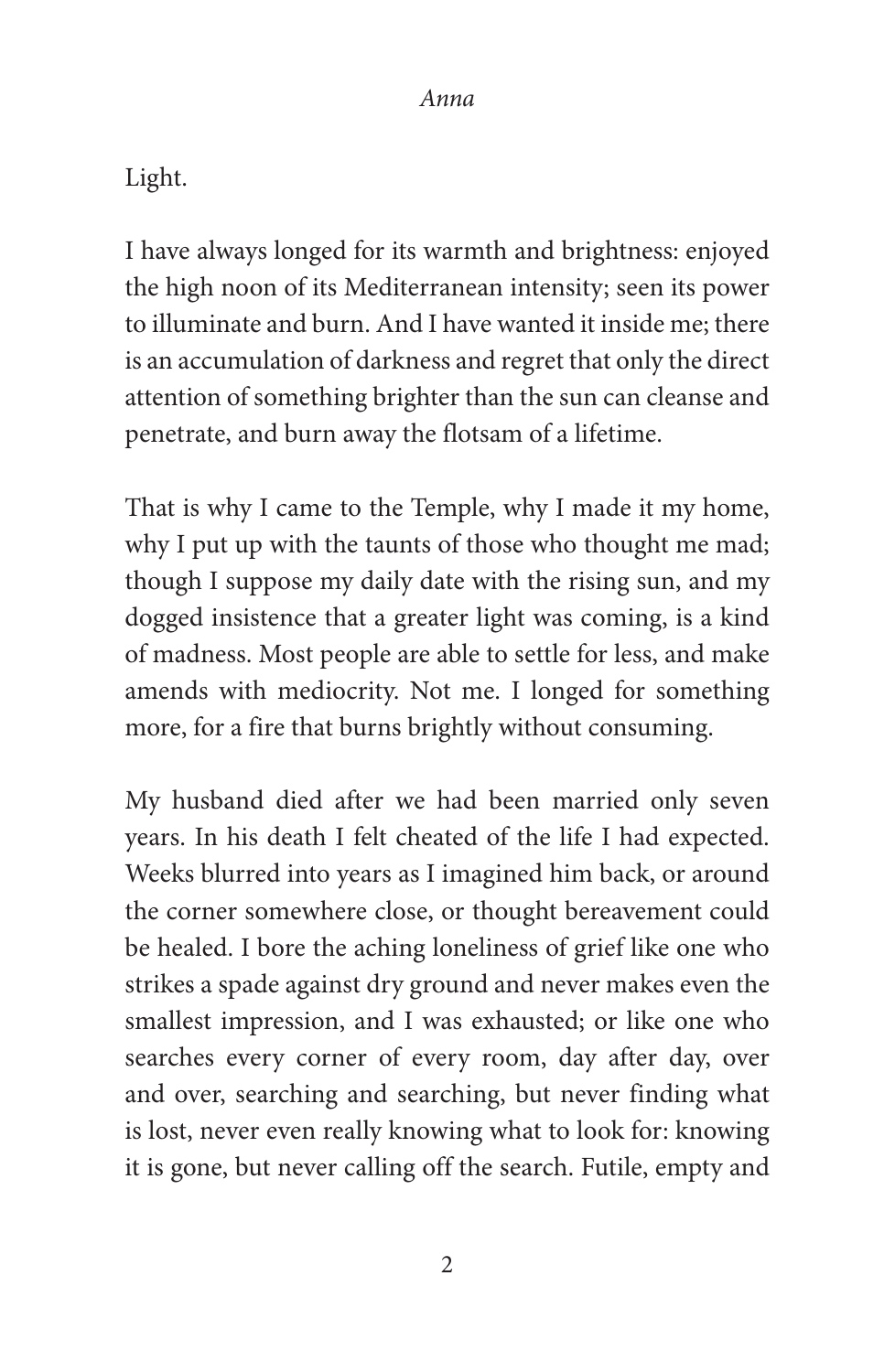broken, I poured out my days like cold water onto hot metal; and my life was dispersed on the air. Forgotten.

Sometimes I would wake in the night and imagine him back with me. It was even as if I could feel his arms around me and his hands upon me, his fingers searching out my flesh and his warm mouth upon my neck. And I would be exultant, charged. But the moment of waking was also the moment of knowledge, grim and sober, and I was alone. When you are alone, and when you are empty, memories are little comfort. They sting like salt on freshly opened wounds. But I cannot forget either.

But I am Anna, daughter of Phanuel, and a prophet. I know pain and isolation. I know longing. And slowly my longing changed. Not for him that was lost—though I long for him still—but for him who is the source of longing and desire; who fashioned love; who added sinew to limb, and molded flesh on bone, and poured a lifeblood in our veins; who breathed his spirit in us, and raised us out of dust; who gave us to each other, and showed us love. And though for me love has been too fleeting and too hard, I will not deride it, nor make room for scorn. I have discovered a different searching and a different longing.

And my path led to Jerusalem. To the Temple. This is where I dwell, where I have been dwelling many years. I am now an old woman—eighty-four years young—and I live in the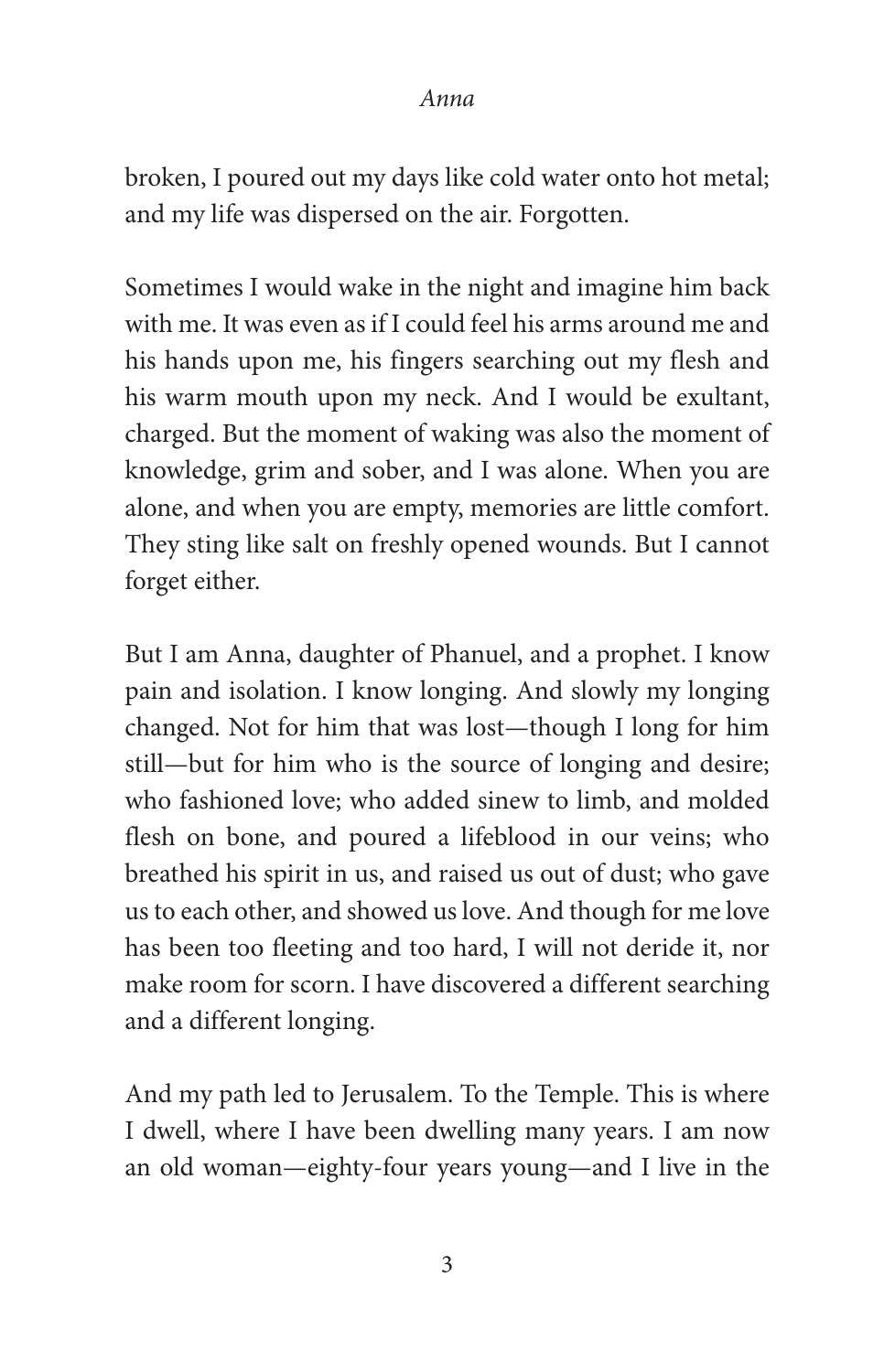Temple at Jerusalem. Here in its darkness, in its comforting shadow: which I believe is the shadow of something greater than all the greatness of the world. This is the place where, one day, a greater light will dawn.

That has been the focus of my longing: a new light. Each new dawn is for me a presage of that light. I do the same each day. I find the exact place in the Temple where the first rays of the rising sun will suddenly flood its dark interior, and wait there. For when the sun has made its steady progress round the globe I know there will be a particular moment when a single beam of bright morning sunlight shafts from a high solitary window in the east wall and crafts a narrow illuminating passage of light down the center of the Temple's spaciousness. I love that moment. I wait for it each day. I plan for it. I am meticulous. I have studied the pattern of the galaxies and seen how the movement of the stars conspires to create such astonishing newness each day. And having drawn my conclusions I stand in the spot each day where I know the sun will catch me, flood me, fill me. And as it rises and its beams grow stronger, they travel the length of the Temple, and search out everything. And sometimes I stand right at the back of the Temple and watch the light moving inexorably towards me, and wait in glorious expectation for it to strike. I stretch out my hands; and though I know you cannot hold sunlight, you can feel it upon you. I close my eyes and wait simply to touch its presence—which isn't me touching at all, but being touched, held in warmth and light. I bathe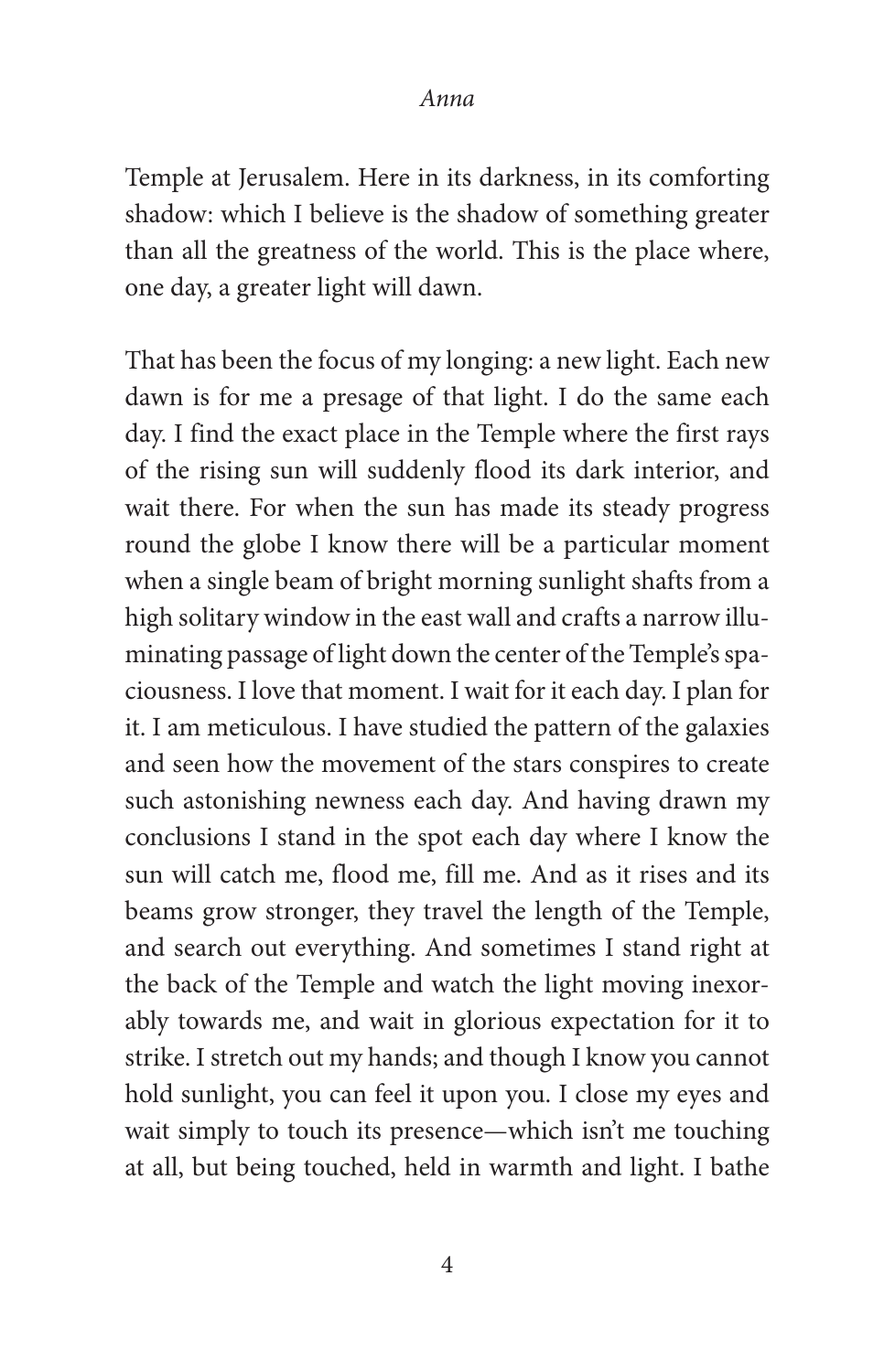in its luminescent brightness. And if I opened my eyes and looked up, why, I could be blinded. For I know that the very brightest light comes to us as dazzling darkness.

In this light each day I have waited for another light, and learned to love it more. I have dwelt in the pitch darkness of the Temple's night and dreamed of unimaginably beautiful light. In my mind I have danced in its embrace, felt the spectrum of its color upon me, and my inner thoughts are read at last, and understood. There have been nights when I could almost feel the building itself crying out for something greater, for the something it had been made for. Over the years, I have become someone who watches and prays. Such people, I know, are irritating, especially around the religious professionals who ply their trade within these walls and too easily forget what they were built to cherish and uphold. Or else, far worse, imagine such things can be contained and controlled in buildings made by human hands.

When the greater light dawns, this will be swept away. I came to know this. Saw it in the darkness as much as in the light. Dreamed it, and felt it in the nightly shift from deep dark to bright dawning sunlight. I kept a lonely vigil on behalf of a people who had forgotten what they were waiting for; who read their Scriptures and really thought that they pointed here. I came here not because I think that is right, but because this place is an arrow pointing somewhere else, and I believed that I was more likely to see where that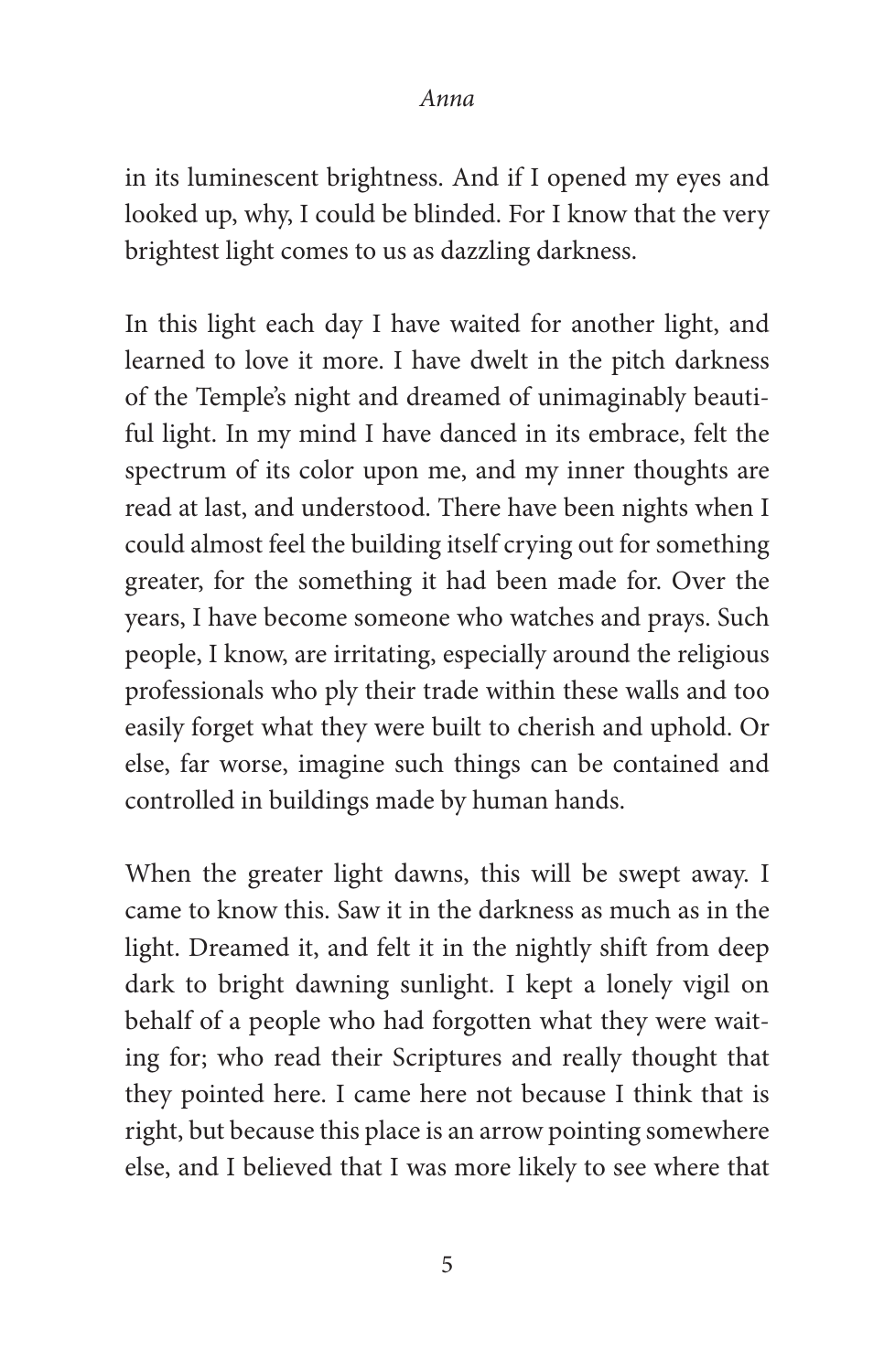somewhere else might be if I looked long enough *from* here, rather than *to* here. I seem like a fixture—that weird old woman who haunts the Temple. But I am the only one who is actually bent on leaving. I came here to find a way out, not a way in. I want the business of this place to be finished. I need a light to show me the way. I glimpse it momentarily in the first bright beams of the dawn; but I wait for it through the long, slow hours of the day. I dream it in the shadows of the night. The light of the world is not Jerusalem, as far as I can tell.

But there is one other. And of course he was in the Temple today as well. Old Simeon. He sees it as I do, though we rarely exchange many words. But I know enough to know that he knows.

Like me, he has been waiting a lifetime. Like me, he waits for that light which is beyond the light of morning: a light that the light of morning depends on and bows before; a light that is brighter and deeper than the noonday sun at its height. And he believes, like me, that the light is coming, and that his life will not be over until that light comes here to the Temple to take over its work of shining brightly.

It is a comfort to know this. For Simeon is a good man. Devout. And in this respect he is not like me. Not full of wildness and dreaming.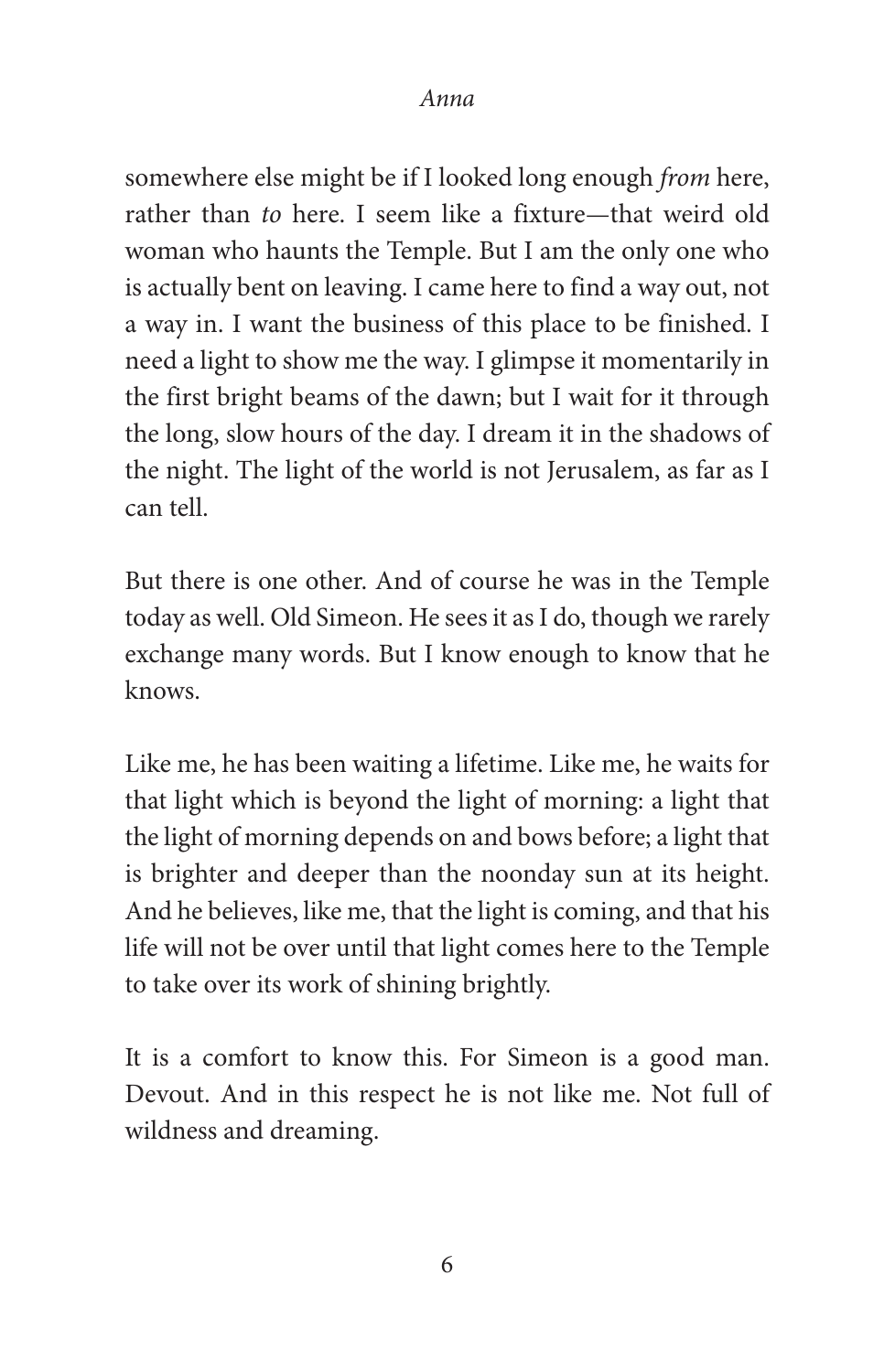God's spirit seems to rest on him. He exudes an affable peacefulness. People turn to him. And he is happy to listen. There is a balm in his presence. And he has been told that he will not see death before he has seen God's blessed one, what we Jews call Messiah. That was why he came to the Temple today. He kind of knew that today was different—that it was a beginning. I didn't know that, not when I stood in the Temple this morning, like I do each day, finding the place where the light can get me. But he seemed to know. When I saw him entering the Temple, I sensed something in him that was different. He was looking around him with an additional eagerness. Old men do not have a spring in their step. The grind of time has already put paid to that. But there was an optimistic sparkle in his eye that seemed for a moment as bright as the sun that had enveloped me in the morning's first rush of light. It was as if he was shimmering with the reflected light of something wonderful.

Then it happened. A moment that changes history, but is of itself undramatic and unnoticed. No clouds parted and no great lights shone. There was no clear separation of light and darkness, like I see each morning, only two people—an older man and a tired younger woman—tramping into the courts of the Temple, looking about them anxiously to find where to go and what to do, and carrying with them something very precious.

Everyone else gets on with their business. There is lots to do, and other parents and other children, and nothing obvious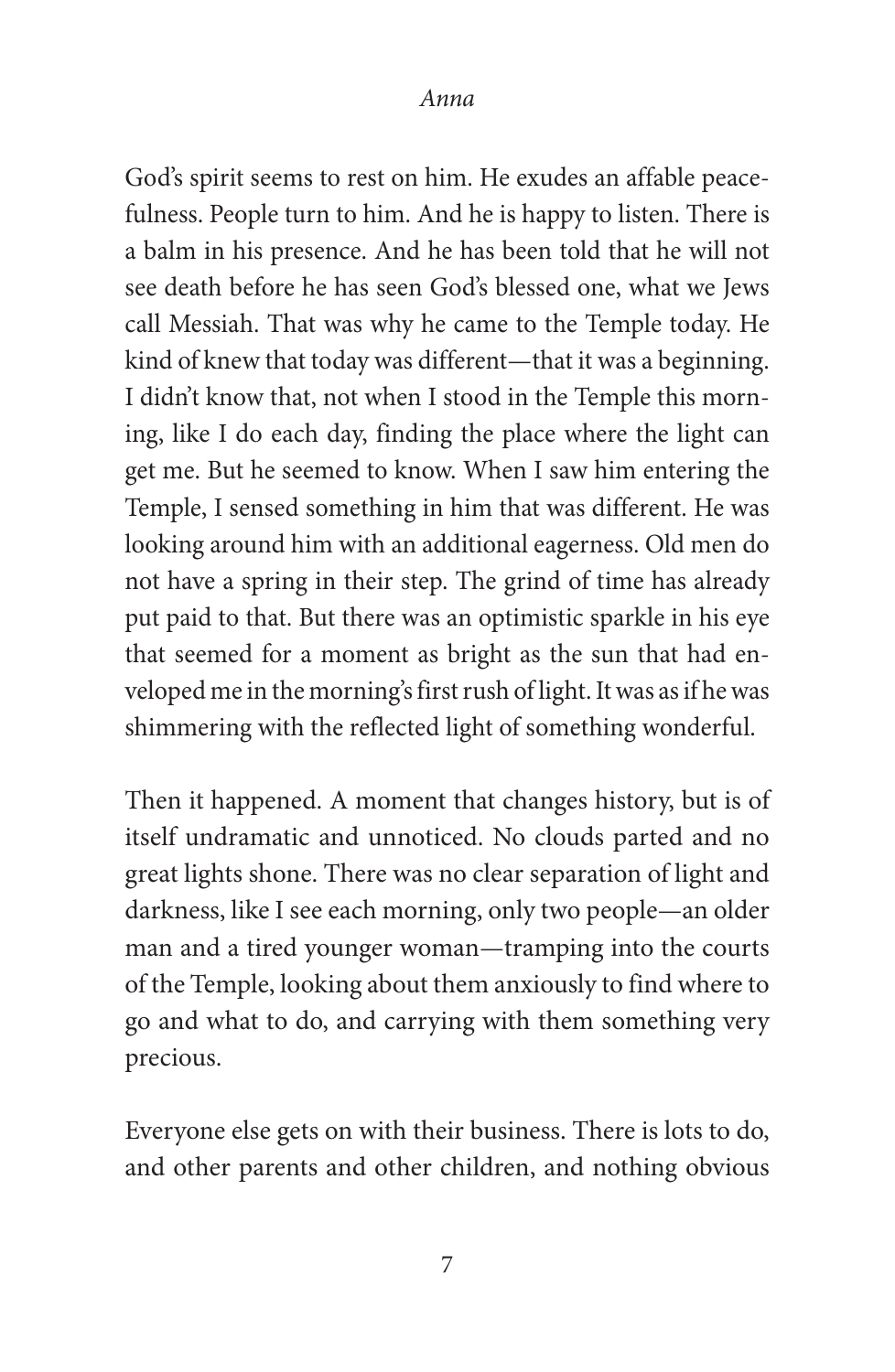to mark these two out as special. In a way, that is the beauty of it. I see that now in the evening of this, the first day. The light has come into the world, but the world does not know it. And the light has dimmed itself, or should I say clothed itself, in the gray ambiguity of life.

The couple have come for purification, as the Law of Moses prescribes; every firstborn male must be designated as holy to the Lord. They must offer the sacrifice that is stated in the law: that is, a pair of turtle doves or two young pigeons. There is nothing unusual about this. I see it every day. But today, for some reason I have yet managed to fathom, it appalled me. It seemed so necessary and yet so useless. It is the business of the Temple to spill blood, to offer sacrifices to God, to do what the law requires, and then God will be with us. And there is a sacrifice each year that is greater than the rest, when the high priest takes the blood of the Passover Lamb and enters the Holy of Holies and we are all purified. But now I'm asking why? And now I'm asking how? Why this endless death and spilling of blood? What sort of a God needs this slaughter? How does it make a difference, and is there a way of doing what the Temple does that could bring it once and for all to an end?

So the couple do what they have come to do. Even then I didn't know who they were.

That was when Simeon arrived. His eyes darting this way and that, searching the faces in the crowd. When he sees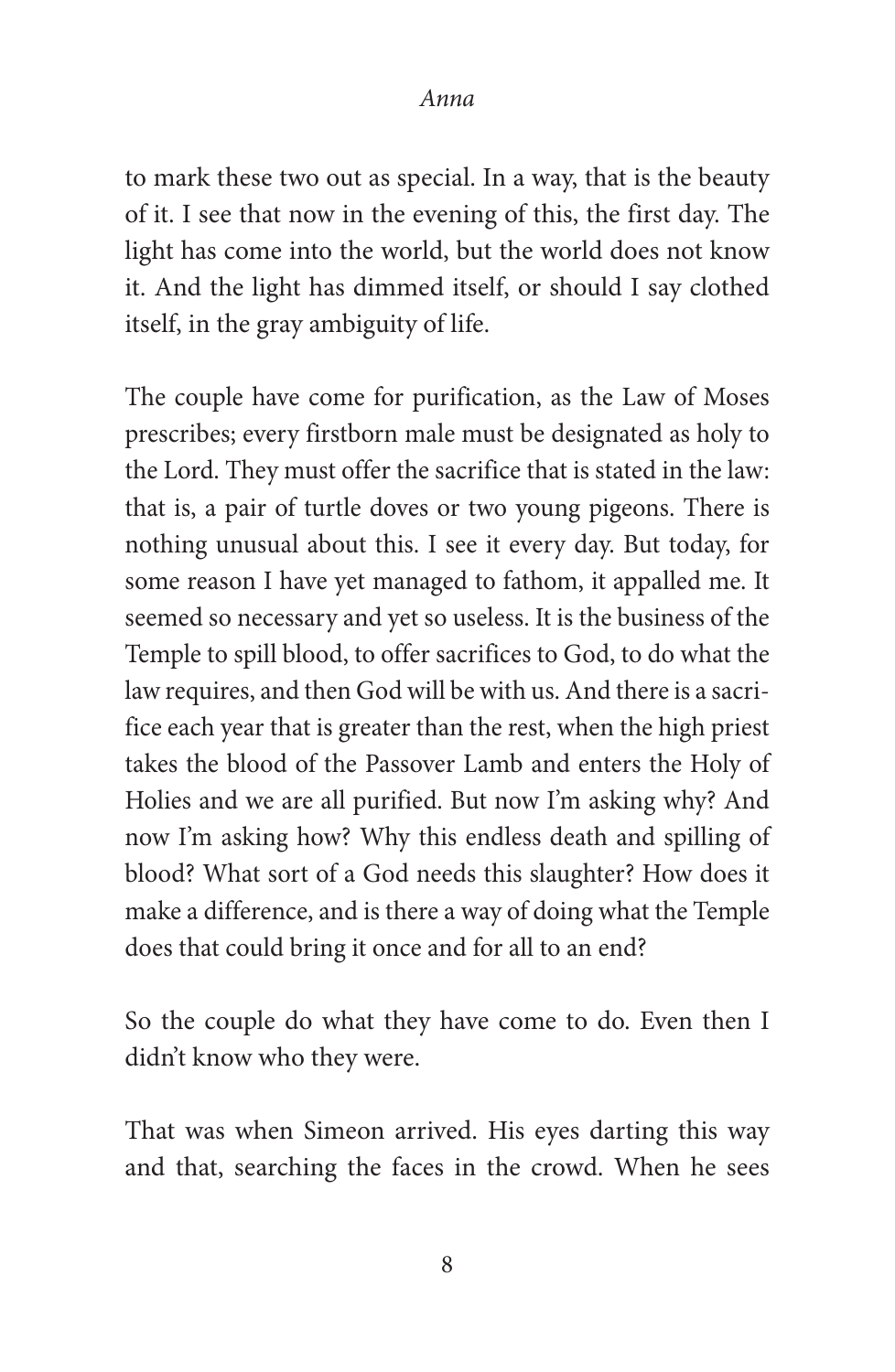them, even though everyone else carries on just the same, I notice a gladsome stillness in him. I see what he sees: this couple, the tiny little child they carry. The light of the world come among us.

Simeon rushes up to them, sweeps them up in the evident security of his goodness and delight. There is no demurring. He takes the child in his arms. There is only consolation. Consolation for Simeon that his wait is over; but also consolation for the parents, whose own agony of waiting and wondering I can hardly begin to imagine. At last someone else sees and knows what is happening. In his joy and exultation Simeon confirms the hard-won convictions of their journey. They all smile at each other—that kind of silly grinning that is the fruit of recognition and doesn't need words.

But when Simeon does speak, scales fall. He praises God, saying that at last he can depart in peace and, in time, leave the world behind him, for he has seen with his own eyes the salvation of God and the fulfilment of God's promises, not just to Israel, but to the whole world.

That is the truly remarkable thing about what happened today: this child is not just the light of Israel, but the light of the world; a light that burns more brightly than the sun, but a light that is come among us in such a way that we won't be burned; a light that kindles the fire in human hearts; a light that warms and consoles, illuminates and cheers.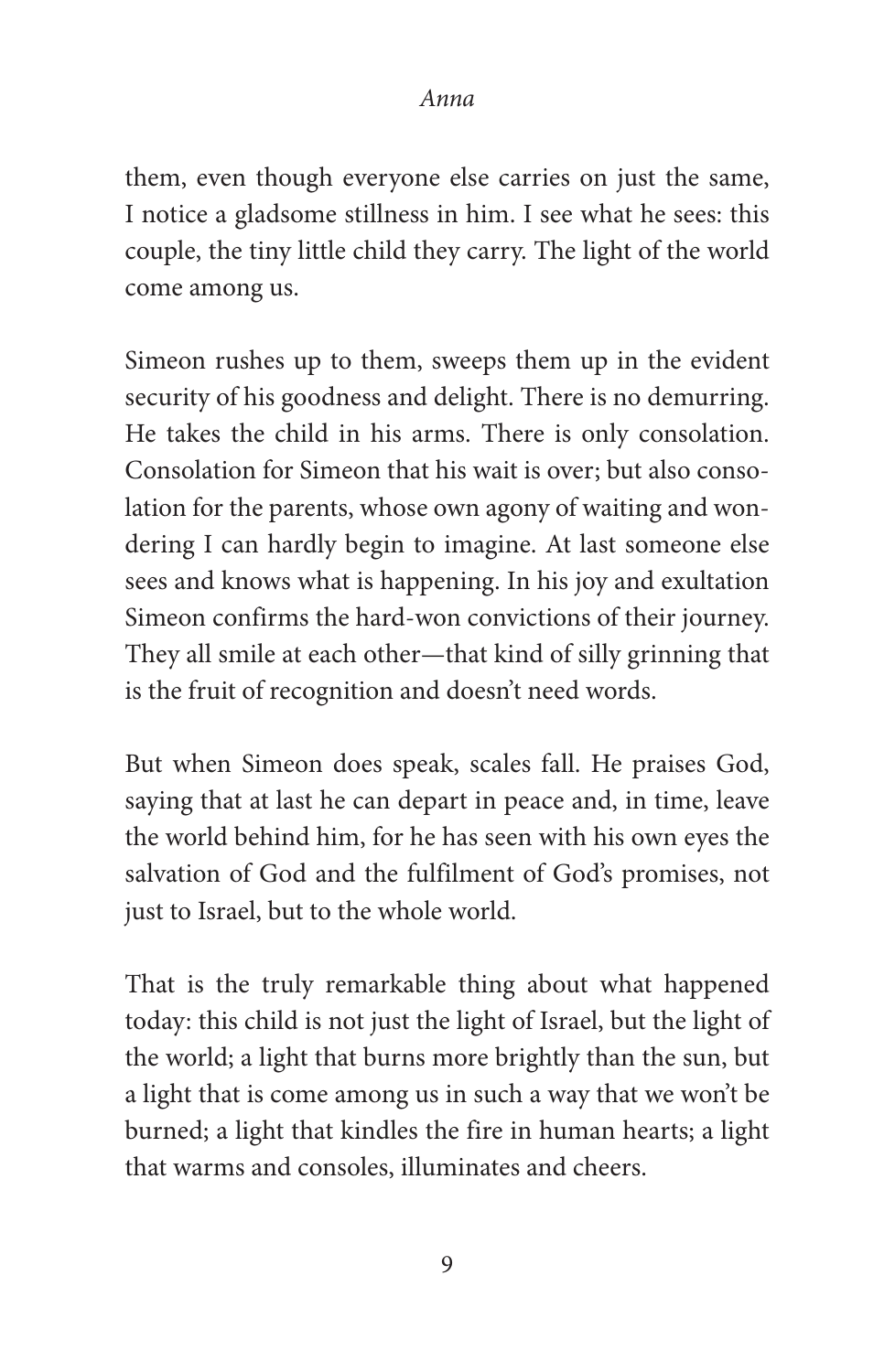The parents are amazed. What he says seems to go beyond even their own fearful expectations. And sensing their confusion, Simeon blesses them. At the same time he says to the mother (I didn't know her name): 'This child is destined for the falling and the rising of many in Israel, and to be a sign that will be opposed so that the inner thoughts of many will be revealed—and a sword will pierce your own soul too.'

It is these words I sit with this evening, watching the daylight fade.

It is the hour for lamps to be lit. But the light I've received today defeats all darkness and I am happy to let what is left of it surround me. It carries no fear. But these words that Simeon spoke, they caused me to cry out with anguish and joy in the Temple this morning. For this light, which we can't yet see as light, this little child that shows us God, will shine within us and reveal everything. And the path ahead will not be easy, for it is to this child that the Temple and all its ceremonies and covenants point to. And if there is any more blood to be spilled, then it will probably be his: this little boy who is God's light for the world. How could a mother not share such pain? As I looked into her face I could see it was already begun, for every mother shares the joy and anguish of every son. Why would this mother—dare I use these words?—the mother of the Lord be any different? No, surely such joy and such pain will be multiplied for such a mother holding such a son?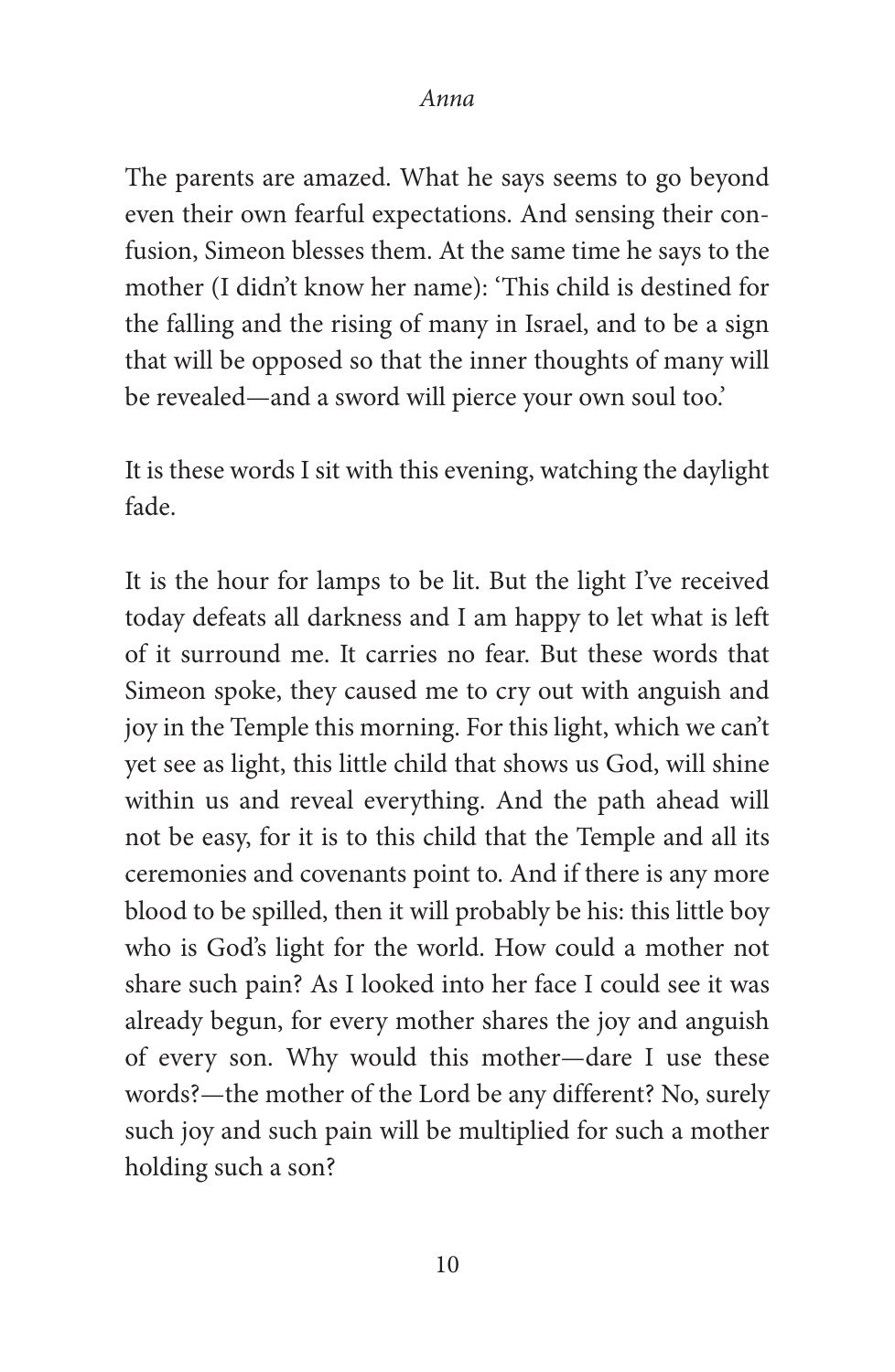So there I stood, looking for all to see like a mad woman possessed, but actually feeling more like a young woman released. I thanked God for the strange beauty of his coming among us, and the inscrutable mystery of his ways, that we could see him face-to-face, the dazzling light of his glory, and not be blinded or undone. I jabbered away. My relief. My praise. My amazement at God's provision.

A light has come among us. It has come suddenly, like the dawning of a new day. It has been prepared for from the beginning of time. The light and darkness that were separated at the beginning of creation are united again, and one has overcome the other.

People think me crazier than ever, sitting here in the gathering gloom, shouting out my praises to God, inhabiting the Temple but looking beyond it. But if they had occupied that moment today like I saw it and felt it, then they too would know the satisfaction of waiting and the faithfulness of God.

But no one else did see. That is the infuriating mystery of it. Why do some see, and not others? And where is that tiny scrap of life I saw today really leading?

But I know this, and I know it more than ever: all the busyness of the Temple and the busyness of the world cannot turn back the pages of what has happened today. All we can do is see where it came from and see where it leads us. And